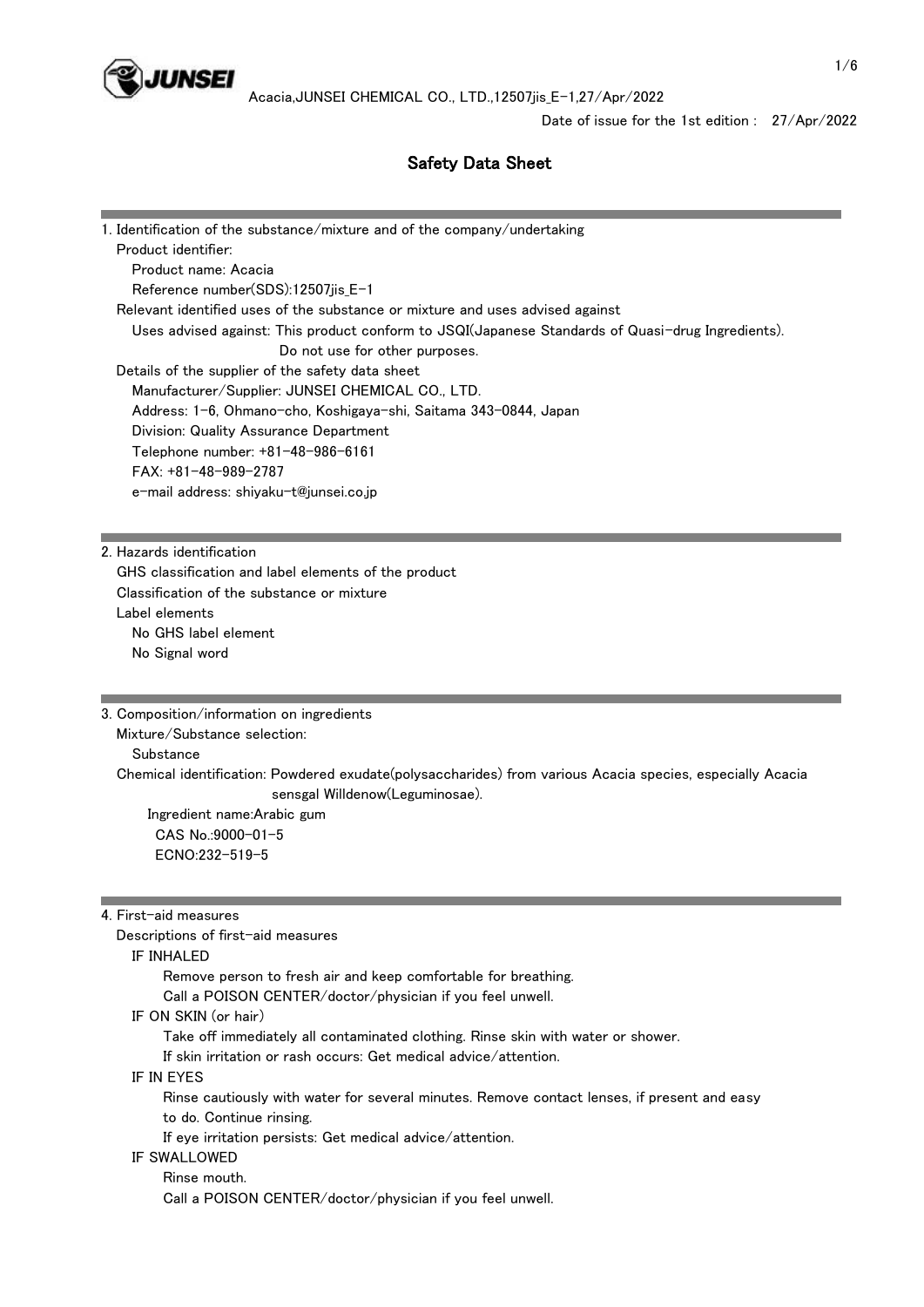

| 5. Fire-fighting measures                                                                      |
|------------------------------------------------------------------------------------------------|
| Extinguishing media                                                                            |
| Suitable extinguishing media                                                                   |
| Use appropriate extinguishing media suitable for surrounding facilities.                       |
| Unsuitable extinguishing media                                                                 |
| Unsuitable extinguishing media data is not available.                                          |
| Specific hazards arising from the substance or mixture                                         |
| Containers may explode when heated.                                                            |
| Fire may produce irritating, corrosive and/or toxic gases.                                     |
| Advice for firefighters                                                                        |
| Specific fire-fighting measures                                                                |
| Evacuate non-essential personnel to safe area.                                                 |
| Special protective equipment and precautions for fire-fighters                                 |
| Wear fire resistant or flame retardant clothing.                                               |
| Wear protective gloves/protective clothing/eye protection/face protection.                     |
| Firefighters should wear self-contained breathing apparatus with full face peace operated      |
| positive pressure mode.                                                                        |
|                                                                                                |
|                                                                                                |
| 6. Accidental release measures                                                                 |
| Personnel precautions, protective equipment and emergency procedures                           |
| Ventilate area until material pick up is complete.                                             |
| Wear proper protective equipment.                                                              |
| Environmental precautions                                                                      |
| Avoid release to headsprings, rivers, lakes, ocean and groundwater.                            |
| Methods and materials for containment and cleaning up                                          |
| Sweep up, place in a bag and hold for waste disposal.                                          |
| Preventive measures for secondary accident                                                     |
| Collect spillage.                                                                              |
|                                                                                                |
| 7. Handling and storage                                                                        |
| Precautions for safe handling                                                                  |
| Preventive measures                                                                            |
| (Exposure Control for handling personnel)                                                      |
| Avoid breathing dust/fume/gas/mist/vapors/spray.                                               |
| (Protective measures against fire and explosion)                                               |
| Keep away from heat, hot surfaces, sparks, open flames and other ignition sources. No smoking. |
| (Exhaust/ventilator)                                                                           |
| Exhaust/ventilator should be available.                                                        |
| (Safety treatments)                                                                            |
| Avoid contact with skin.                                                                       |
| Avoid contact with eyes.                                                                       |

Safety Measures

Wear protective gloves/protective clothing/eye protection/face protection.

Use personal protective equipment as required.

When using do not eat, drink or smoke.

Any incompatibilities

Strong oxidizing agents should not be mixed with the chemicals.

Storage

Conditions for safe storage

 Store in a well-ventilated place. Keep container tightly closed. Keep cool. Protect from sunlight.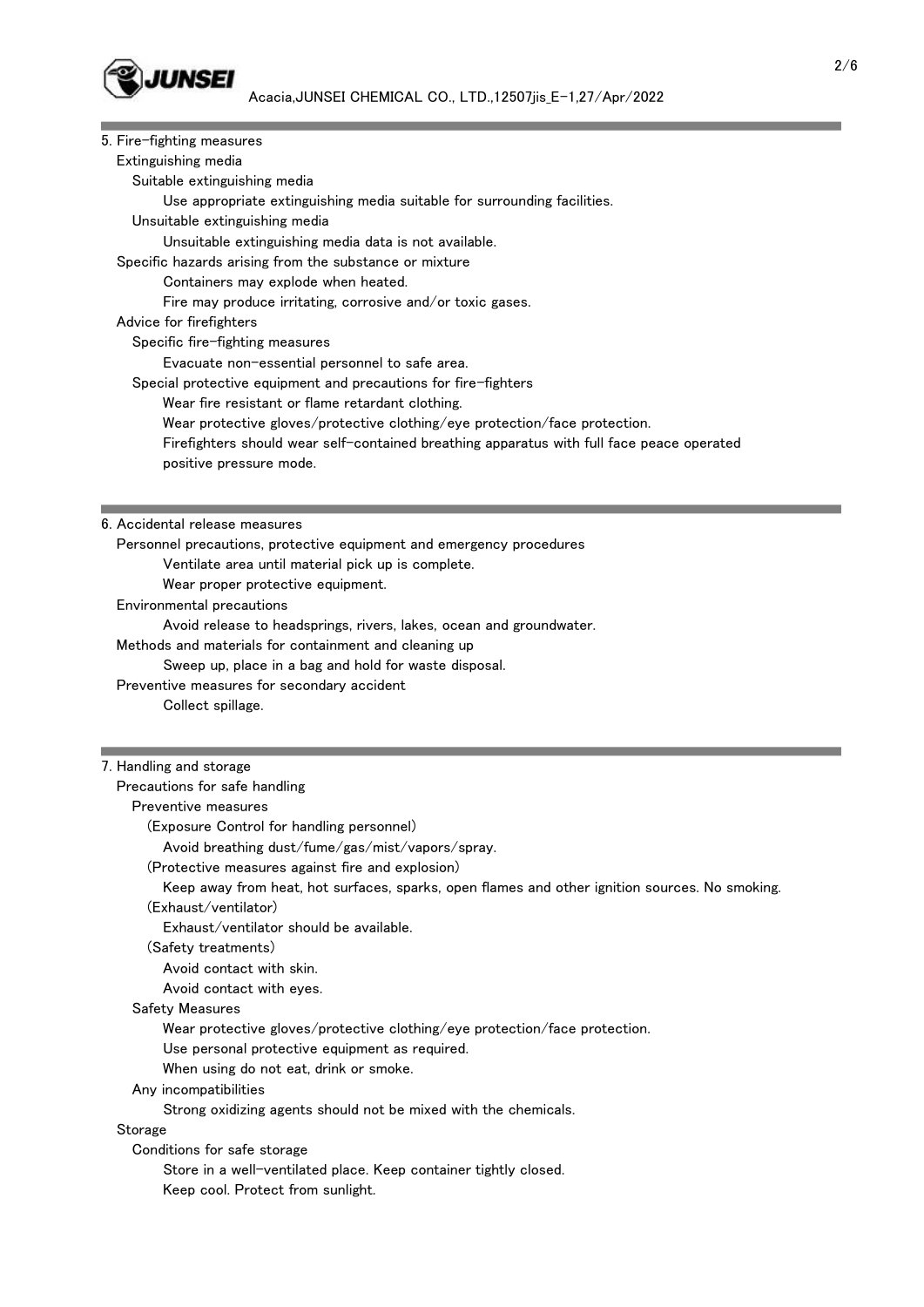

Store in accordance with local/national regulation.

Container and packaging materials for safe handling data is not available.

Specific end use(s)

 See information in Section 7.1 and 7.2 for handling and storage recommendations. See Section 8 for exposure controls and personal protection recommendations.

| 8. Exposure controls/personal protection                                                                                   |  |
|----------------------------------------------------------------------------------------------------------------------------|--|
| Control parameters                                                                                                         |  |
| Control value in MHLW is not available.                                                                                    |  |
| Adopted value                                                                                                              |  |
| Adopted value in JSOH is not available.                                                                                    |  |
| Adopted value in ACGIH is not available.                                                                                   |  |
| Exposure controls                                                                                                          |  |
| Appropriate engineering controls                                                                                           |  |
| Do not use in areas without adequate ventilation.                                                                          |  |
| Eye wash station should be available.                                                                                      |  |
| Washing facilities should be available.                                                                                    |  |
| Individual protection measures                                                                                             |  |
| Respiratory protection                                                                                                     |  |
| Wear respiratory protection.                                                                                               |  |
| Hand protection                                                                                                            |  |
| Wear protective gloves.                                                                                                    |  |
| Consult with your glove and/or personnel equipment manufacturer for selection of                                           |  |
| appropriate compatible materials.                                                                                          |  |
| Eye protection                                                                                                             |  |
| Wear safety glasses with side-shields.                                                                                     |  |
| Wear eye/face protection.                                                                                                  |  |
| Skin and body protection                                                                                                   |  |
|                                                                                                                            |  |
| Wear impervious clothing and boots in case of repeated or prolonged treatment.                                             |  |
|                                                                                                                            |  |
|                                                                                                                            |  |
| 9. Physical and Chemical Properties                                                                                        |  |
| Information on basic physical and chemical properties                                                                      |  |
| Physical state: Solid                                                                                                      |  |
| Color: Colorless~Light yellowish-brown                                                                                     |  |
| Odor: None                                                                                                                 |  |
| Odor threshold data is not available.                                                                                      |  |
| Melting point/Freezing point data is not available.                                                                        |  |
| Boiling point or initial boiling point data is not available.                                                              |  |
| Boiling range data is not available.                                                                                       |  |
| Flammability (gases, liquids and solids) data is not available.                                                            |  |
| Lower and upper explosion limit/flammability limit data is not available.                                                  |  |
| Flash point data is not available.                                                                                         |  |
| Auto-ignition temperature data is not available.                                                                           |  |
| Decomposition temperature: 90°C                                                                                            |  |
| Self-Accelerating Decomposition Temperature/SADT data is not available.                                                    |  |
| pH: $4.0 \sim 4.4(250g/L, 25^{\circ}C)$                                                                                    |  |
| Dynamic viscosity data is not available.                                                                                   |  |
| Kinematic viscosity data is not available.                                                                                 |  |
| Solubility:                                                                                                                |  |
| Solubility in water: Soluble                                                                                               |  |
| Solubility in solvent: Insoluble in most organic solvents.<br>n-Octanol/water partition coefficient data is not available. |  |

<u> Tanzania (</u>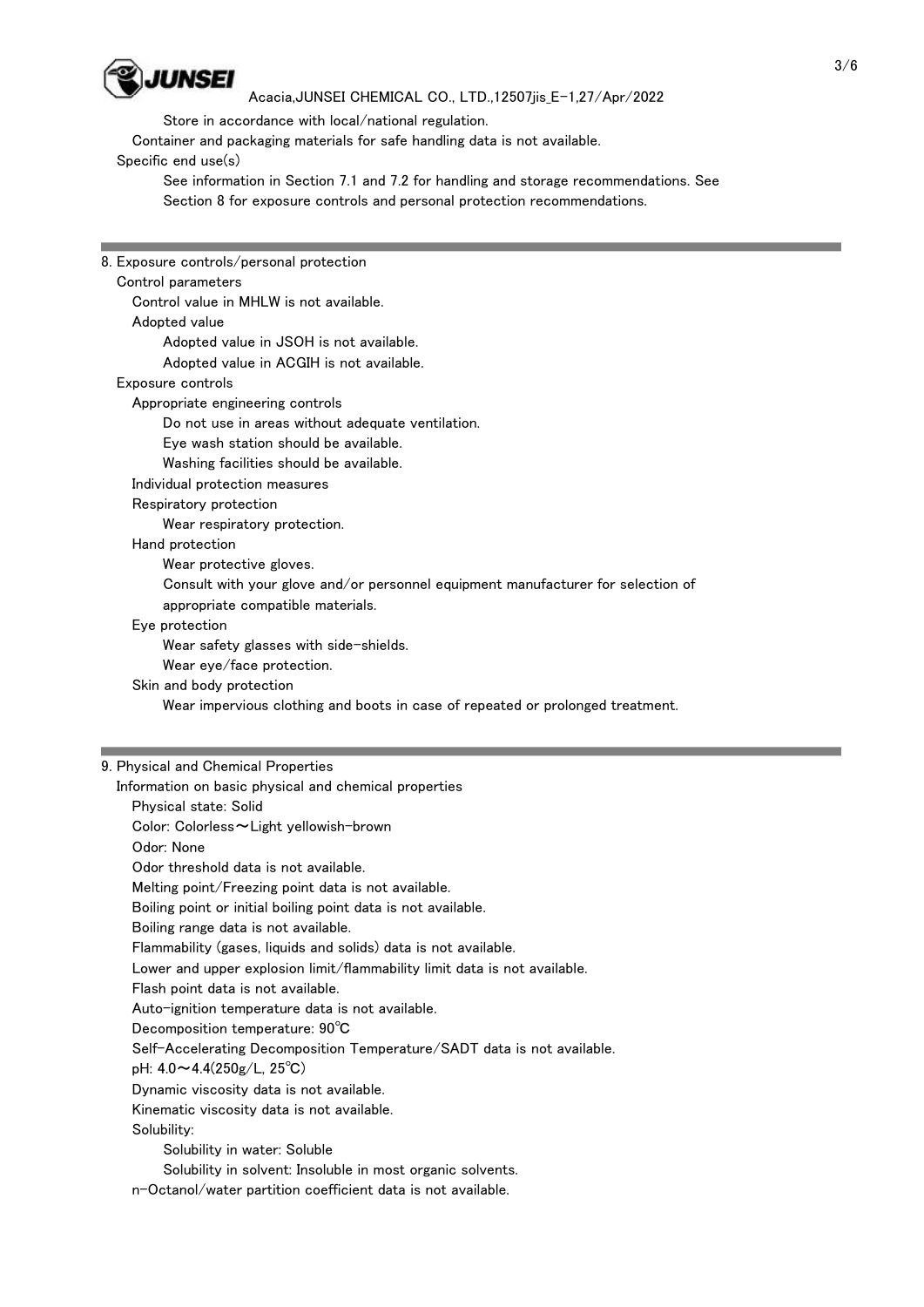

 Vapor pressure data is not available. Vapor density data is not available. VOC data is not available. Evaporation rate data is not available. Density and/or relative density:  $1.35 \sim 1.49$  Relative vapor density (Air=1) data is not available. Relative density of the Vapor/air - mixture at  $20^{\circ}$ C (Air = 1) data is not available. Critical temperature data is not available. Particle characteristics data is not available.

| 10. Stability and Reactivity                              |
|-----------------------------------------------------------|
| Reactivity                                                |
| Reactivity data is not available.                         |
| Chemical stability                                        |
| Stable under normal storage/handling conditions.          |
| Possibility of hazardous reactions                        |
| Possibility of hazardous reactions data is not available. |
| Conditions to avoid                                       |
| Contact with incompatible materials.                      |
| Open flames. Heat.                                        |
| Incompatible materials                                    |
| Strong oxidizing agents                                   |
| Hazardous decomposition products                          |
| Carbon oxides                                             |

| 11. Toxicological Information                             |
|-----------------------------------------------------------|
| Information on toxicological effects                      |
| Acute toxicity                                            |
| Acute toxicity (Oral)                                     |
| rat LD50 = $18.0$ g/kg (JECFA 526)                        |
| Irritant properties                                       |
| Skin corrosion/irritation data is not available.          |
| Serious eye damage/irritation                             |
| rabbit Draize test(36 mg/5H) : Severe (RTECS)             |
| Allergenic and sensitizing effects data is not available. |
| Mutagenic effects data is not available.                  |
| Carcinogenic effects data is not available.               |
| Reproductive toxicity data is not available.              |
| STOT                                                      |
| STOT-single exposure data is not available.               |
| STOT-repeated exposure data is not available.             |
| Aspiration hazard data is not available.                  |

## 12. Ecological Information

 Ecotoxicity Ecotoxicity data is not available. Persistence and degradability Persistence and degradability data is not available. Bioaccumulative potential Bioaccumulative potential data is not available.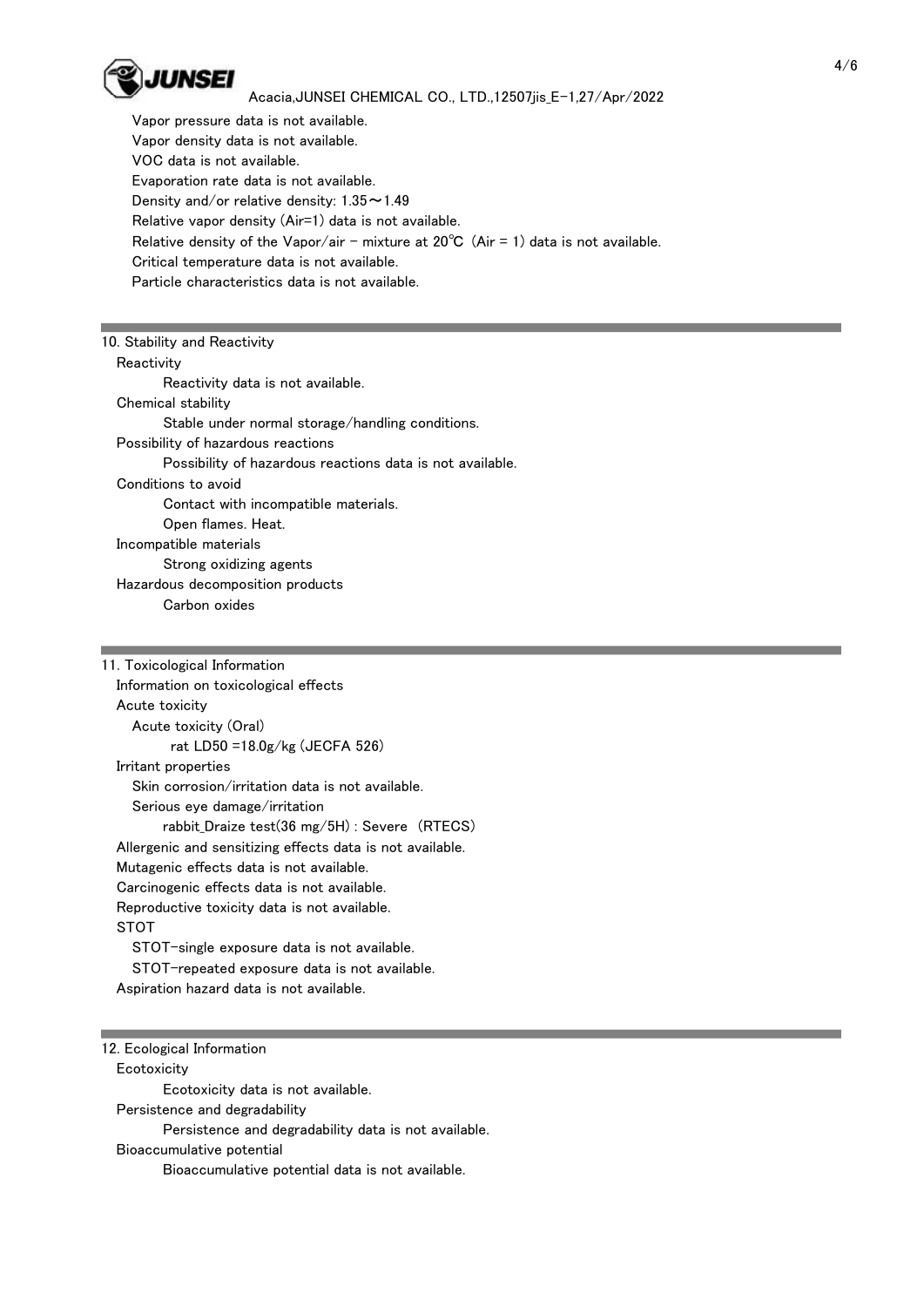

Mobility in soil data is not available.

Other adverse effects

Ozone depleting chemical data is not available.

13. Disposal considerations

 Description of waste residues and information on their safe handling and methods of disposal, including the disposal of any contaminated packaging Waste treatment methods

Dispose of contents/container in accordance with local/national regulation.

#### 14. Transport Information

UN No., UN CLASS

UN No. or ID No.: Not applicable

UN Proper Shipping Name : Not applicable

Class or division (Transport hazard class) : Not applicable

Packing group : Not applicable

Not applicable to IMDG Code

Not applicable to IATA Dangerous Goods Regulations

Environmental hazards

MARPOL Annex III - Prevention of pollution by harmful substances

Marine pollutants (yes/no) : no

Maritime transport in bulk according to IMO instruments

Not applicable to Maritime transport in bulk according to IMO instruments

#### 15. Regulatory Information

 Safety, health and environmental regulations/legislation specific for the substance or mixture Chemicals listed in TSCA Inventory

Arabic gum

Other regulatory information

 We are not able to check up the regulatory information with regard to the substances in your country or region, therefore, we request this matter would be filled by your responsibility.

 Regulatory information with regard to this substance in your country or in your region should be examined by your own responsibility.

 Ensure this material in compliance with federal requirements and ensure conformity to local regulations.

 Regulatory information in this section are limited to intentional ingredient(s), but does not contain information on non-intentional ingredients or impurities which are not informed by supplier(s).

Chemical safety assessment

Advice on safe handling for this product can be found in sections 7 and 8 of this SDS.

## 16. Other information

Reference Book

 Globally Harmonized System of classification and labelling of chemicals, UN Recommendations on the TRANSPORT OF DANGEROUS GOODS 21th edit., 2019 UN IMDG Code, 2018 Edition (Incorporating Amendment 39-18) IATA Dangerous Goods Regulations (62nd Edition) 2021 2020 EMERGENCY RESPONSE GUIDEBOOK (US DOT)